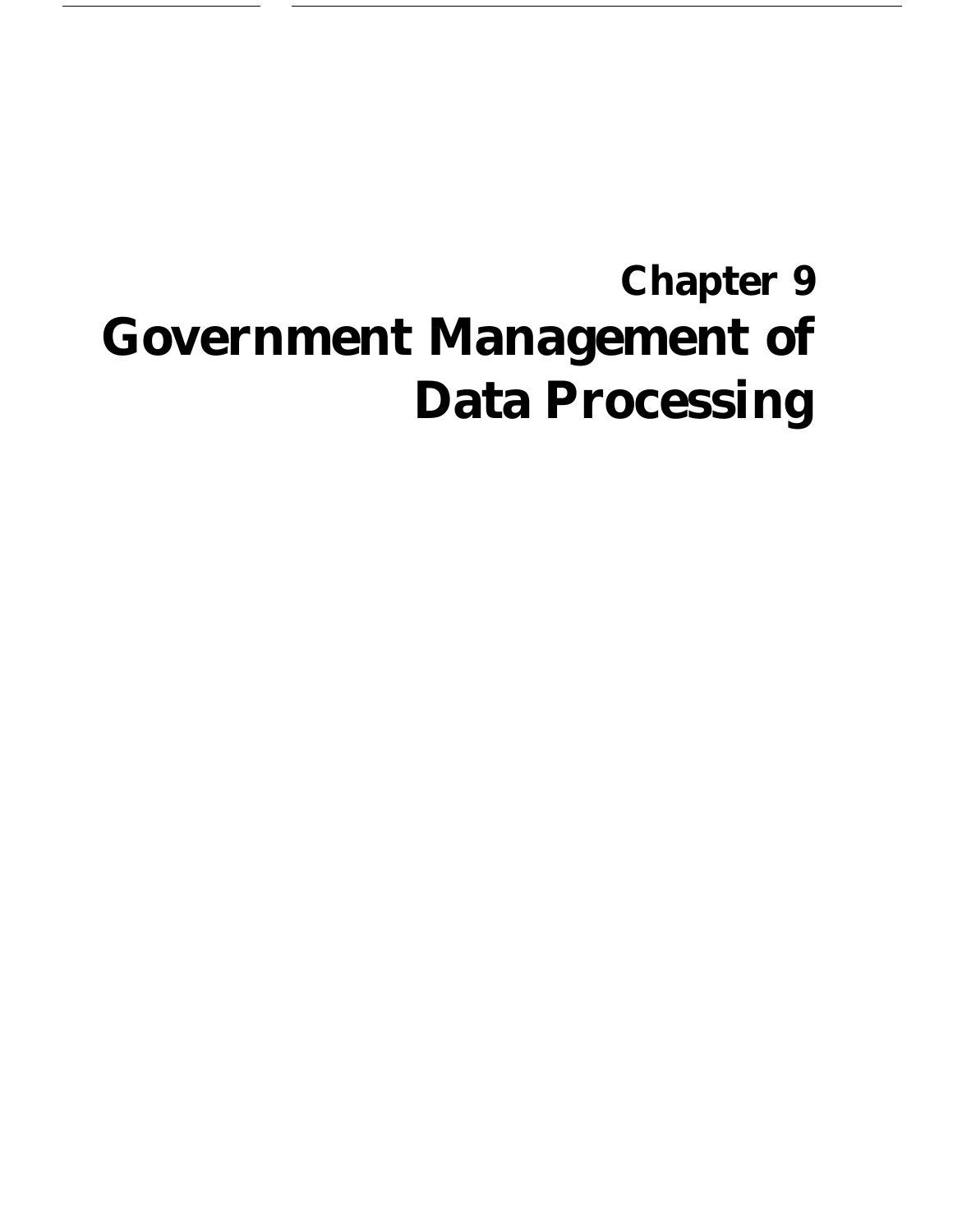## contents

 $\mathcal{L}(\mathcal{A})$  and  $\mathcal{L}(\mathcal{A})$ 

|                                                                                                  | Page |  |
|--------------------------------------------------------------------------------------------------|------|--|
| <code>Gvernmen</code> Use Of Information Technology $\bullet^*0.$ .*** *9** ***q **~ 9******* 89 |      |  |
|                                                                                                  |      |  |
|                                                                                                  | 92   |  |

#### **TABLE**

| Table No.                                                     |  |  |  |  | Page |
|---------------------------------------------------------------|--|--|--|--|------|
| 7. Policies and Reguations Concerning Federal Data Processing |  |  |  |  | - 90 |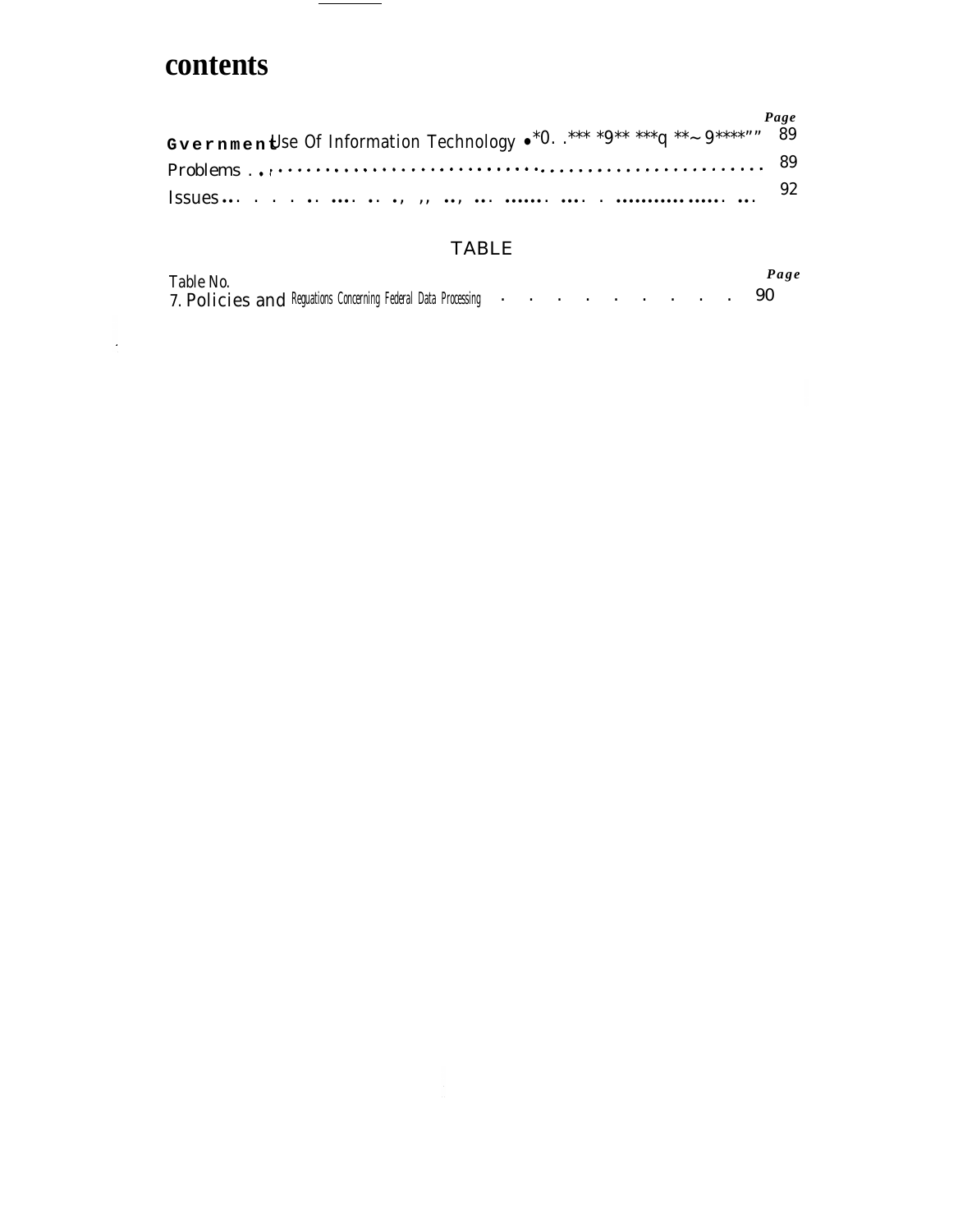# **Chapter 9 Government Management of Data Processing**

### **Government Use of Information Technology**

In the early days of computing, the Federal Government as a user was a principal stimulus to the development of the field. Agencies such as the Census Bureau, the Bureau of Standards, the Atomic Energy Commission, and the Department of Defense supported the design, programing, and uses of the most sophisticated computer systems in the world. In many cases, development work funded by the Government was carried out in university and industrial laboratories.

A few instances of Federal expertise at the leading-edge of computer applications remain, for example in the scientific research field. However, it appears that, in general, the Federal Government is rapidly falling behind the private sector in its use and management of up-to-date computing technology. If this observation is correct such a lag would penalize Government operations in two ways.

- 1. *potentially lost opportunities* to use the newest technology to improve the efficiency and effectiveness of Government programs, and
- 2. *increased cost and decreased reliability* resulting from operating systems that are becoming obsolete, from archaic management procedures, and from burdensome procurement restrictions.

Cheaper computing hardware, the emergence of data communication-based systems, and new software techniques are changing the way computers are used in industry. The next 10 years will see significant movement in the private sector toward automating the flow of information in offices, toward experimenting with new management structures based on high-volume data communication, and toward automating decision support systems for use by higher management. To the extent that these applications fulfill their promise of improvement in both the quality and productivity of management, the Federal Government would be remiss in not making use of them where appropriate.

Government, to a great extent, resembles the service and information sectors of the economy with respect to the role of information technology in making productivity improvements. Any significant productivity improvements brought about by this technology would have to be examined in the light of their possible effects on:

- employment, particularly at the clerical and lower management levels; and
- requirements for training to upgrade or reorient the skills of employees forced to use information technology or displaced by its adoption.

# . **Problems**

recordkeeping requirements may arise, rang- Administration, due to population growth, ing from draft registration to the possible ex- the increased complexity of the programs pansion of Federal health-care benefits. In- that must be administered, and the demand creased demands are being made on existing for higher productivity by the bureaucracy.

A host of new demands for Government systems, such as that of the Social Security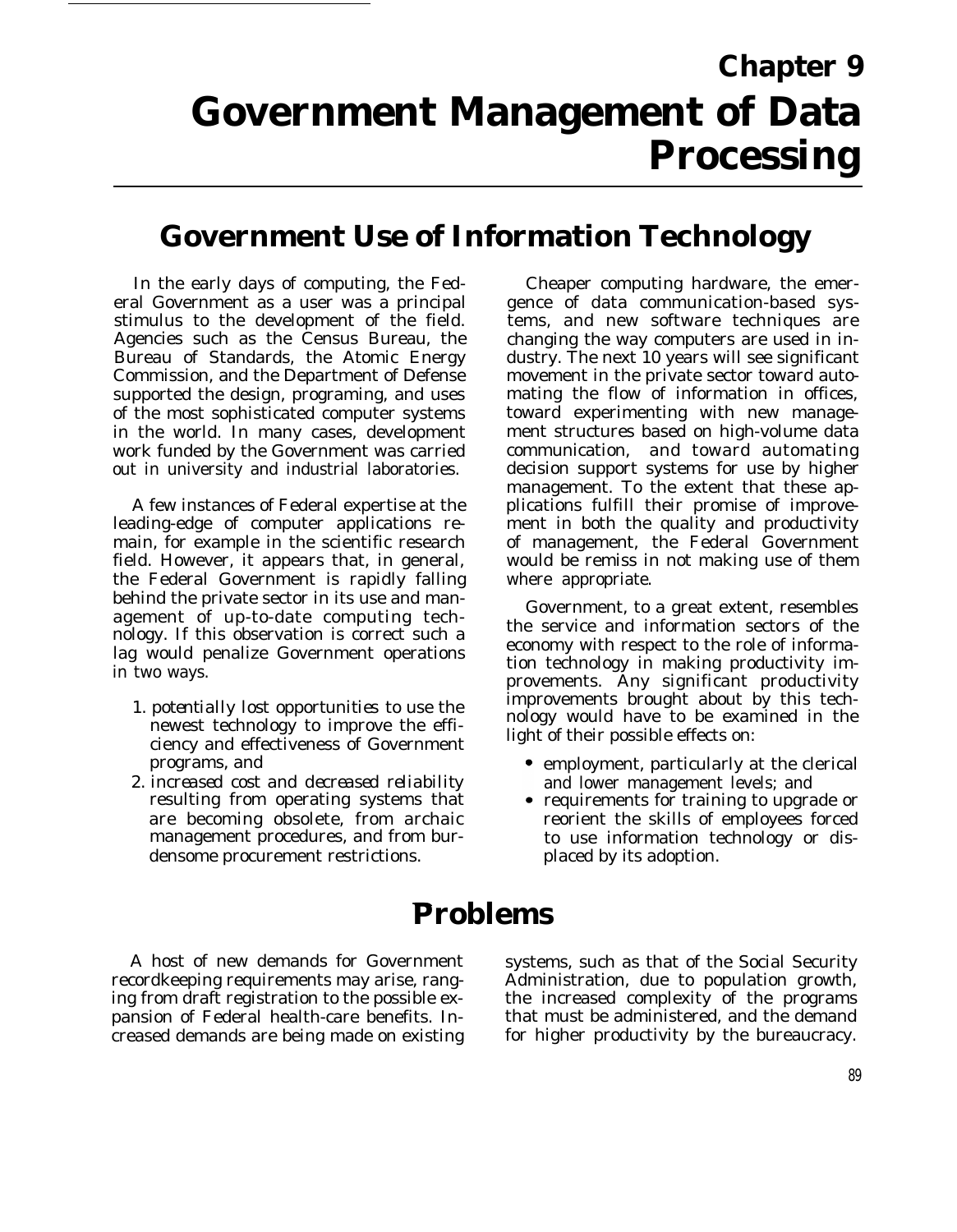New information technology will help to provide the tools to meet these needs.

There are indications suggesting that the Government is now experiencing severe difficulties managing the computer technology it currently has in place. The General Accounting Office (GAO) reports, congressional hearings, the report from the recent Presidential reorganization project, personal testimony from Federal electronic data processing administrators, and OTA'S assessment of the National Crime Information Center (NCIC) run by the Federal Bureau of Investigation (FBI), all indicate that, for a variety of reasons, the Federal Government does not seem to be managing its computing resources effectively.

A sampling of over 200 GAO reports on electronic data processing (EDP) that have been published over the last few years show the following titles:

- *Federal Productivity Suffers Because Word Processing Is Not Well Managed,* April 1979.
- *Problems Found With Government Acquisition and Use of Computers From November 1965 to December 1977* March *1977.*
- *Contracting for Computer Software Development—Serious Problems Require Management Attention To Avoid Wasting Additional Millions,* November 1979.
- *Inadequacies in Data Processing Planning in the Department of Commerce,* May 1978.
- *IRS Can Better Plan For and Control Its ADP Resources,* June 1979.

The Federal data processing project of the President's reorganization project reported in April 1979 that, while there was a clear need for using advanced information technology, the Government was seriously mismanaging its existing data processing. The OTA assessment of the FBI's NCIC system shows that it has been obsolete for several years and is growing more costly and unreliable to operate. (A recently approved upgrade is now being implemented. ) Other studies have shown that the ratio of personnel to hardware costs at Federal installations is nearly twice that of private industry.

Among the reasons proposed for these problems are:

- *Bureaucratic red tape:* Computer technology is changing rapidly; however, the rules governing the procurement and management of automated data systems are proliferating. Unless they are written with technological farsightedness, they can restrict the modernization of an installation's operations. The numbers shown in table 7, which have been taken from a 1977 report of the Office of Management and Budget (OMB), ' illustrate the welter of rules under which the Federal computing centers operate.
- *Organizational inflexibility:* Recent research has shown that modern information systems profoundly affect the deci-

'Office of Management and Budget, *Federal Data Processing Policies and Regula tion—Annotated Bibliography,* December 1978.

#### **Table 7.—Policies and Regulations Concerning Federal Data Processing**

- 4 **laws**
- 3 Executive orders  $\bullet$
- 3 Presidential memoranda
- 10 Office of Management and Budget circulars
- 12 Office of Telecommunication Policy circulars
- 3 Federal management circulars
- 3 Federal procurement regulations
- 3 Federal Property Management Regulations (FPMR's)
- 16 FPMR bulletins
- 2 FPMR temporary regulations
- 6 National Communication System Guidance Publications
- 60 Federal Information Processing Standards Publications (FIPS Pubs)
- 11 Federal Telecommunications Standards (some overlap with FIPS Pubs)
- 11 Policy letters and memoranda
- 2 Department of Justice Office of Legal Counsel **Opinions**
- 3 Federal Communications Commission decisions
- 5 General Services Administration Management Guidance Documents

SOURCE Off Ice of Management and Budget, 1977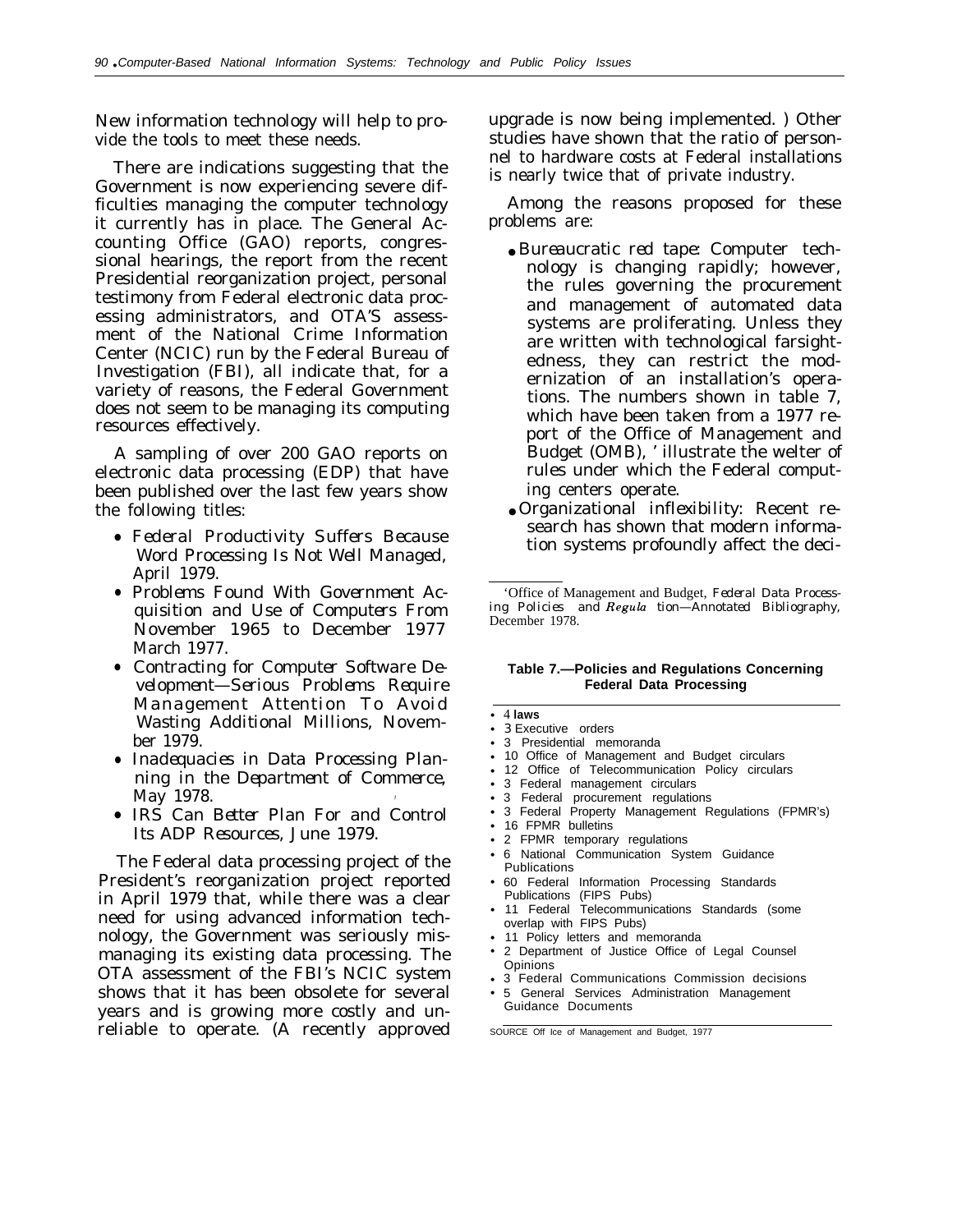sionmaking patterns in organizations.<sup>2</sup> The research suggests that computerized information systems are particularly effective under special conditions; these depend on the operational level and support for the system. At higher levels of organizations, information systems are more subject to the politics and conflicts of organizational life. While at times these systems prove to be effective, at other times they will be unworkable because existing powerful groups will not cooperate in systems development and use. Experience in the private sector likewise suggests that attempts to force major new information systems into rigidly traditional and unreceptive management structures are often doomed to failure.<sup>3</sup> Yet, reorganizing a bureaucracy is a difficult and highly political process.

- *Procurement delays:* Federal EDP managers complain that the procurement process is so complex, confusing, and fraught with delay that by the time a new systems concept is actually realized in the installation of new hardware, the system is already approaching obsolescence. Estimates of delays in the procurement process for some large systems run as long as 6 years, long enough for the desired technology to become obsolete. Estimates do not include the further delays imposed by discussions within the executive branch or Congress of the appropriateness of the systems or of their possible social impacts.
- *Staffing problems:* There has been some concern expressed that Government computer expertise itself has been growing obsolete. In particular, the Government has trouble competing with private industry for highly tal-

ented, and correspondingly expensive, programing and systems analysis talent.

Furthermore, although job-hopping and staff turnover have been chronic problems for private industry, this rotation also seems to produce *a* cadre of very broadly experienced, expert, and up-to-date programmers in the labor pool. Not only do these people learn faster, but as they change jobs they bring new ideas and techniques into each data processing center. Government programing staff seems to be more static, moving less between agencies and almost never between private industry and the Government.

In addition, a principal drawing card for talented programmers is the opportunity to work on state-of-the-art systems. The job of maintaining a decade-old operating system on an outof-date computer, even if very highly paid, is unlikely to attract an experienced and talented programer. Thus, the obsolescence of Federal systems sets up a vicious circle-a disincentive to the kind of people who could best develop new systems.

● *Debates over social impacts:* The installation of several large, new data processing systems has been delayed or, in some cases, completely halted in the face of congressional concerns about impacts these systems might have on constitutional rights and other societal values such as privacy. Plans proposed for integrated Federal data banks have also occasioned public debate. Thus, it is reasonable to assume that there will be a great deal of social sensitivity and distrust or at least wariness about major new data systems. This concern will affect particularly those applications that are designed to handle personal data.

It may be that a more clearly articulated set of social policy concerns with more concrete guidelines will aid Federal agencies to better anticipate the questions of societal

<sup>&</sup>lt;sup>2</sup>R. Kling and W. Scacchi, "\*Computing as Social Action, the Social Dynamics of Computing in Complex Organiza-<br>tions," Advances in Computers, vol. 19 (New York: tions," *Advances in Computers*, vol. 19<sup>1</sup> Academic Press, 1980).

<sup>&</sup>lt;sup>3</sup>Henry C. Lucas, *Why Information Systems Fail (New* York: Columbia University Press, 1975).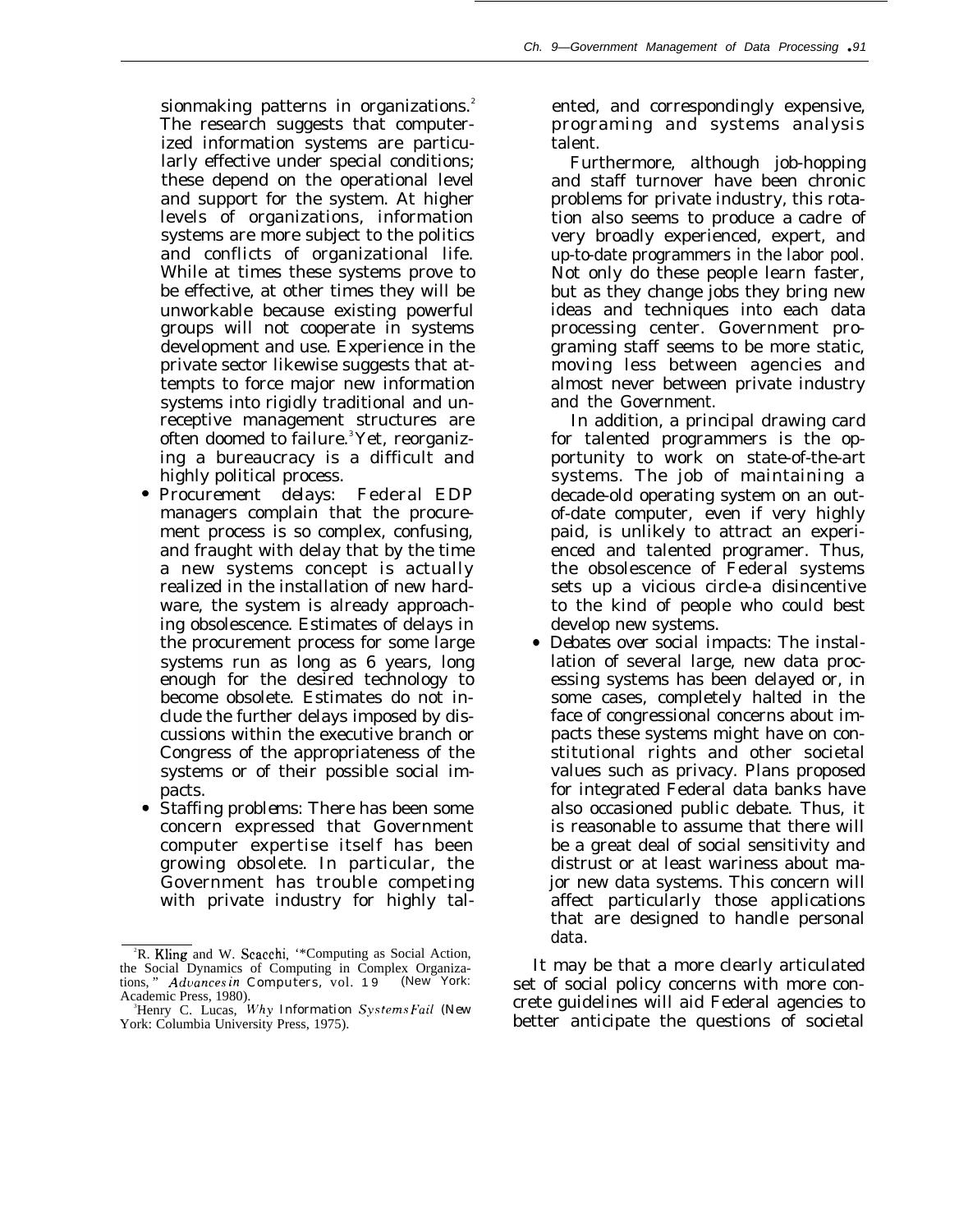tern managers and designers working in counter to more narrow engineering design these agencies need to be more sensitive to goals such as efficiency and reliability y.

impacts before they arise. Furthermore, sys- these broader policy concerns, which can run

#### **Issues**

There seems to be no doubt that several major new data processing systems will be needed by Federal agencies within this decade. Congress will, therefore, be faced with a number of problems involving planning, designing, procuring, and managing these systems.

Some legislative attempts to rationalize Federal EDP have been made. The most notable is the 1967 amendment, which is known **as** the "Brooks Act, " to the Federal Property and Administrative Services Act. This act set up authorities in the executive branch to regulate agency procurement of data processing equipment. The most recent significant bill was H.R. 6410/S. 1411 passed by Congress and signed into law December 11, 1980. This public law, known as the Paperwork Reduction Act of 1980, establishes central oversight in OMB of the information policies and practices of the executive branch. Perhaps most important, this act emphasizes the basic need for restructuring the way information resources and supporting technologies are managed in the Government. This represents a new approach by giving management of information resources similar importance to that traditionally assigned to managing financial and personnel resources. Many issues and questions need attention from this broader perspective. For example:

● There is a need to better understand the effects of large-scale information systems on the internal organization and management of Government agencies

Congress and the public need to know more about location of responsibility, the quality of the decisions, the nature of due process for clients affected by those decisions, and the accountability of the bureaucracy to Congress and to higher-level policy makers in the executive branch. A better understanding of the broader and longer term social impacts of a massive automated bureaucracy is also needed.

Many questions are still unanswered. Can there be both increased efficiency and fairness in Federal data processing? Are there inherent threats to the civil liberties of the clients of agencies that automate their decisionmaking? Will there be more subtle effects on social values and on the political attitudes of citizens toward Government?

Some research on these topics, particularly on managerial effects, has been done in the context of private sector organizations. A few investigators have also started to look at local government impacts.<sup>5</sup>

Some of these results maybe directly applicable to Federal agencies; other findings can only be suggestive. For example, research suggests that some local agencies may use their information systems for political purposes rather than to improve administrative efficiency. <sup>6</sup> Single, centralized policyoriented information systems may not

<sup>&#</sup>x27;K. Laudon, "Privacy and Federal Data Banks, " *Society, January/February 1980*, pp. 50-56.

and on decisionmaking in Federal agen-<br>and on decisionmaking in Federal agen-<br>Utilization of Computers in American Local Governments," Utilization of Computers in American Local Governments, " cies.<sup>4</sup> *Communications o f the Association of Computing Machinery,* vol. 2, No. 1, March 1978, pp. 305-309.

<sup>&#</sup>x27;Rob Kling, "Automated Welfare Client-Tracking and Service Integration: The Political Economy of Computing,"<br>Communications of the Association of Computing Machinery, vol. 21, No. 6, June 1978, pp. 484-493.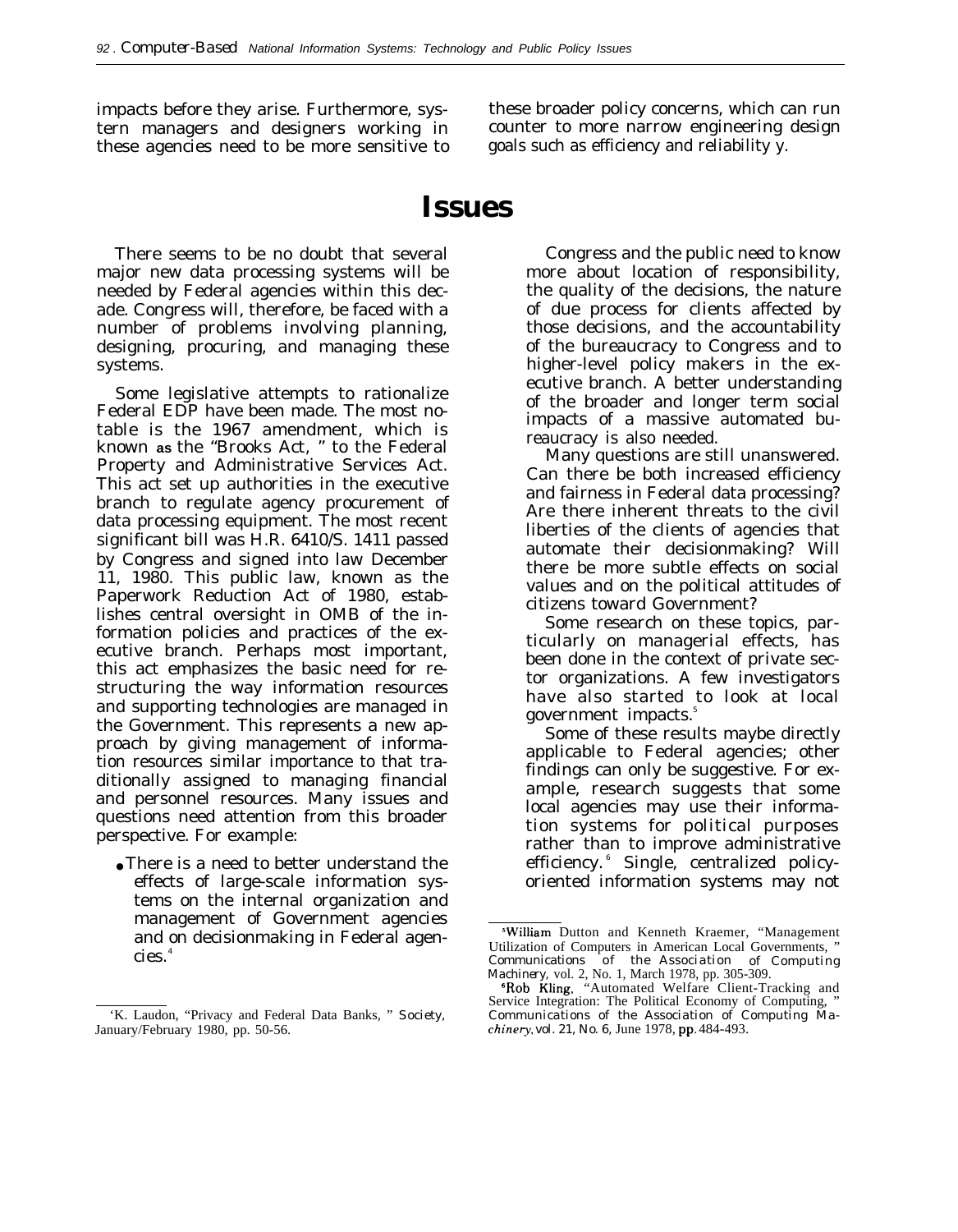necessarily be more objective than their manual counterparts (containing less) data); much may be gained by having competing systems. While these and other studies of private sector and local government information systems may not shed much light on Federal information systems, this existing body of empirical studies does provide a useful starting place. 8910 Careful similar studies of Federal systems should be undertaken, since these systems are often large in scale, accountable to a wider variety of interests, and managed under somewhat different vendor and civil service arrangements.

Little actual research has been done on these broader policy issues, although there is an indication of some activity among analysts working in this field. One possibility would be for some appropriate agency to be encouraged by Congress to support research in the important areas of social impact. Such a program could fund long-term investigations that look beyond the shortrange focus of most current policy analysis.  $11$ 

• The process by which appropriate social values and goals are reflected in system design needs clarification. Major new systems will need to be evaluated by Congress for their effects on privacy, security, constitutional rights, and many other issues that are not normally the concern of the designer or operator of an information system.

Four fundamental approaches are available to deal with social value questions:

1. Congress could assess the potential social impacts of each new system design that is proposed on a case-by-case basis.

There are several dangers inherent in such an approach. Inconsistent policies may be set for different systems and different agencies (or even for different versions of the same systems at different times); the evaluation process can seriously delay procurements; and because the system designer is not aware of which issues will be deemed important and which requirements are likely to be placed on the system, the design is nearly always subject to the criticism that it is seriously deficient.

2. Congress could codify a social impact policy concerning all Federal information processing systems. An appropriate executive branch agency could be designated as responsible for seeing that all new system designs are evaluated in relation to that policy.

The drawbacks would be the difficulty of developing such a policy in the first place, and the loss of the ability to evaluate each new system in light of its own peculiar characteristics and the specific mission of the operating agency.

- 3. Congress could continue to examine agency proposals system-by-system, but would base its evaluation on a social impact framework encompassing a set of principles for the design and operation of Federal information systems. This process has already been started by the Privacy Act of 1974, which expressed congressional concern about one specific aspect of Federal agency recordkeeping practices, the effect on the privacy rights of individual citizens.
- 4. Proposals for simplifying the procedures for purchasing data processing equipment will probably be introduced in Congress during this decade. It will be necessary for Congress to balance the need to speed up design and pro-

Rob Kling. " Information Systems in Public Policy Makin, Computer Technology and organizational Arrangements, Telecomm unica tions Policy, vol. 2, No. 1. March 1978, pp. 22-32.

<sup>\*</sup>Dutton, and Kraemer, op. cit.

<sup>&#</sup>x27;RobKling, "Social Analyses of Computing: Theoretical Perspectives in Recent Empirical Research, Computing Surveys, vol.12, No. 1, March 1980, pp. 61-110.<br>
<sup>43</sup> Kling and Scacchi, op. cit. pp. 250-327.<br>
<sup>11</sup>See, for example, H.R. 4326, 96th Cong., to establish a

comm ission on the i replications of information technology in education. A Iso see H. R, 8395 introduced by Rep. George Brown in the 96th Cong., 2d sess. This bill would establish an Institute for InformationPolicy and Research to address national information policyissues.